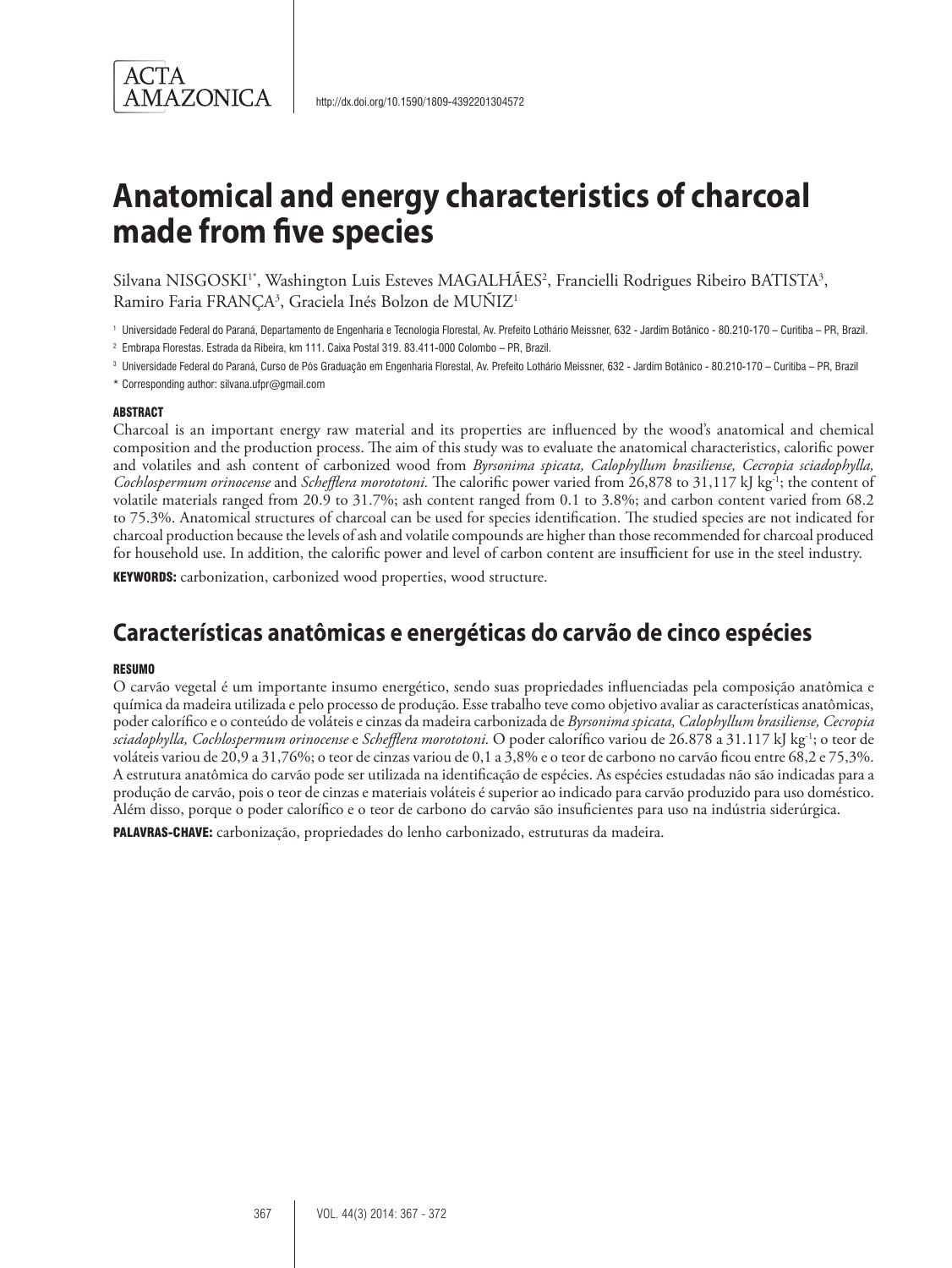## **INTRODUCTION**

Brazil is the world's largest producer and consumer of charcoal, mainly for the production of pig iron, steel and ferroalloys. About 50% of the wood consumed in the world annually is used for energy purposes (Moreira 2011). Because of the current global dependence on fossil fuels, it is necessary to find new energy sources that are less polluting and safer with regard to availability (Santos and Hatakeyama 2012).

Historically in Brazil, wood from native forests was the main raw material used to make charcoal, but today a combination of stricter environmental regulation and increased enforcement has increased the use of wood from planted forests, mainly eucalyptus, to make charcoal for industrial uses (Yazdani *et al.* 2012).

However, in certain regions, wood is still often carbonized from illegally cut trees. In such cases, enforcement of logging rules is hampered due to the difficulty of identifying the species, making it necessary to obtain more information on the intrinsic characteristics of carbonized wood to enable species identification. Previous studies (Lopes Pasquali *et al.*  2002; Kwon *et al.* 2009; Silva *et al*. 2007) have shown the influence of species and carbonization conditions on the properties of charcoal and the possibility of using anatomical characteristics for illegal trade control (Gonçalves *et al*. 2012; Muñiz *et al*. 2012).

In this context, it is important to analyze native species with commercial potential, particularly those growing in the Amazon region. The wood from *Byrsonima spicata, Calophyllum brasiliense, Cecropia sciadophylla, Cochlospermum orinoccense* and *Schefflera morototoni* is used to build small structures, to make furniture, wine barrels, boxes, interior finish items, musical instruments and paper, as well as to produce charcoal (Paula and Alves 2007). Therefore, the aim of this study was to provide information on the anatomical characteristics, calorific power and volatiles and ash content of carbonized wood of these five species, to contribute to efforts to differentiate species and control illegal trade, as well as to support possible use of sawmill residues of these woods for making charcoal, to reduce waste.

#### **MATERIALS AND METHODS**

The wood samples of the species *Byrsonima spicata*  (Cav.) DC. (Malpighiaceae)*, Calophyllum brasiliense* Cambess. (Calophyllaceae)*, Cecropia sciadophylla* Mart. (Urticaceae)*, Cochlospermum orinocense* (H.B.K.) Steud. (Cochlospermaceae)*, Schefflera morototoni* (Aubl.) Decne. & Planch. (Araliaceae) came from the municipality of Nova Maringá, Mato Grosso state (13°1′2″S, 57°4′8″W). The trees were cut in a natural forest, and disks were extracted from the diameter at breast height (DBH), with thickness of about

8 cm. Eight samples were obtained of each species, with dimensions of 2 x 2 x 5 cm, oriented in the three anatomical planes. Each sample was wrapped in aluminum foil and carbonized in a muffle furnace (Q318S, Quimis, São Paulo, Brazil), with a final temperature of 450 °C and a heating rate of 1.66 °C min-1. The carbonized material remained at the final temperature for two hours.

The description of the anatomical elements of the charcoal samples followed the orientations of the International Association of Wood Anatomists (IAWA 1989), on the basis of 25 readings regarding frequency and tangential diameter of the vessels and height and width of the rays in micrometers. The images of the general distribution of the cells in the transversal plane were obtained with a stereomicroscope with digital camera (Zeiss Discovery V12, Carl Zeiss, Göttingen, Germany). For detailed analysis, the samples were manually broken and fixed with a conductive carbon double-sided tape into traditional scanning electron microscopy stubs. The images were obtained directly from the carbonized material, without coating, with a tabletop microscope (TM-1000, Hitachi, Tokyo, Japan). The cell dimensions of the wood and charcoal were compared by the Tukey test at probability of 5% (Oliveira 2008).

A randomly selected portion of each charcoal sample was ground and sifted and the fraction retained between 40-60 mesh sieves was used for immediate chemical analysis, according to the NBR 8112 standard from the Brazilian Association of Technical Standards (ABNT 1983). The sample material was also used to measure the calorific power in an abiotic calorimetric pump (IKA 5000, Staufen, Germany), following the recommendations of NBR 8633 (ABNT 1984).

#### **RESULTS**

The porosity and vessel arrangement of the species was more distinct after carbonization. Irregular contraction of vessels and rupture of rays were observed in *Byrsonima* and *Schefflera*. Axial parenchyma bands in *Calophyllum brasiliense* and aliform parenchyma in *Cecropia sciadophylla* were not observed in carbonized wood. In *Cochlospermum orinocense*, the vessels were more visible in charcoal (Figure 1). The summary of the anatomical characteristics is as follows:

Growth rings distinct in *Schefflera morototoni* demarcated by difference in fiber walls, and indistinct in other studied species. Wood diffuse-porous; vessels solitary and in radial multiples of 2-4 present in *Byrsonima spicata*; vessels solitary and in radial multiples of 2-5 observed in *Cecropia sciadophylla;* vessels solitary, predominant, and occasional in radial multiples of 2-3 present in *Calophyllum brasiliense*, *Cochlospermum orinoccense* and *Schefflera morototoni*. Tyloses occasional present in *Calophyllum* (Figure 2A) and *Cecropia*; simple perforate plates (Figure 2B) and alternate intervessel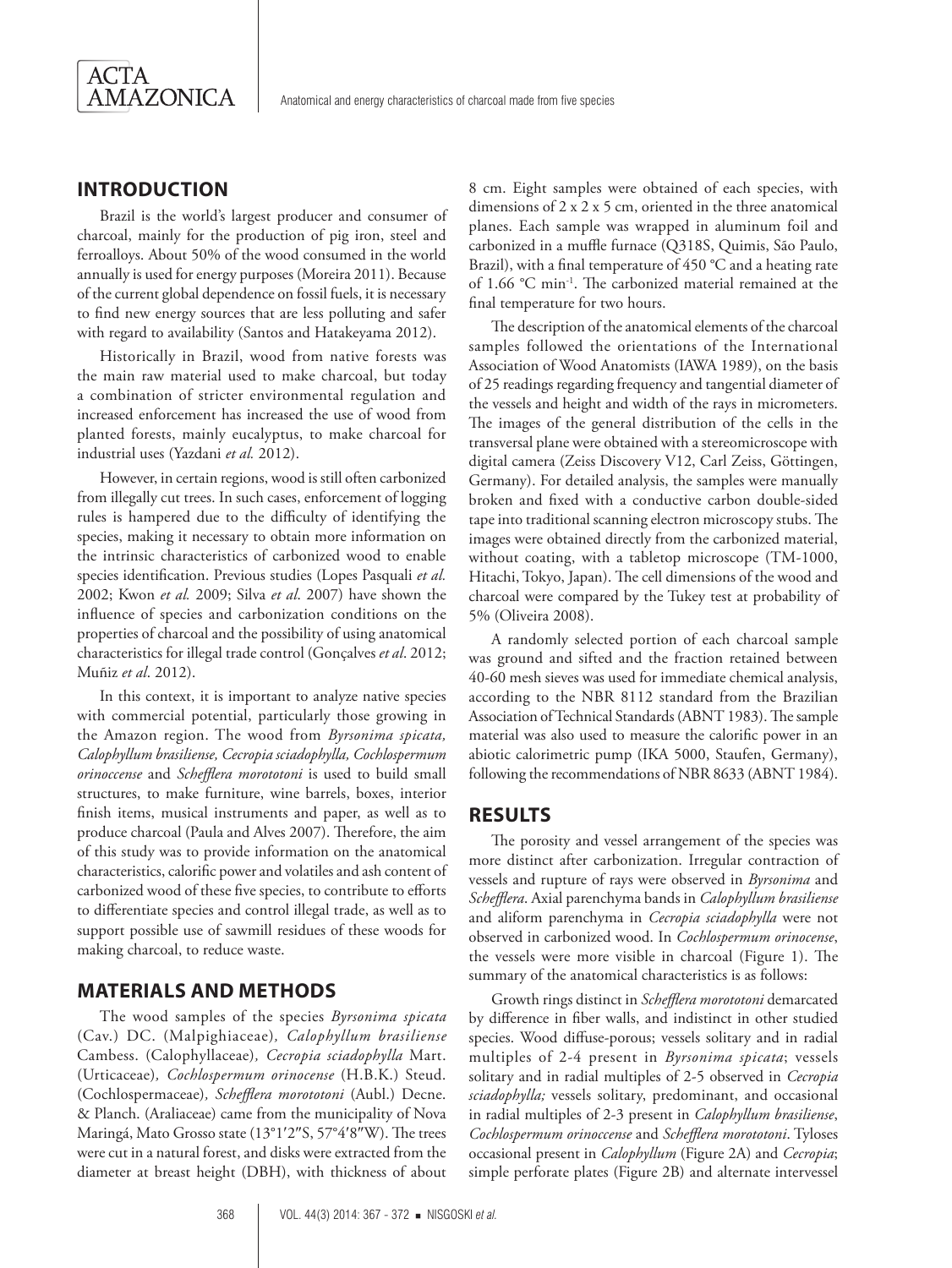



**Figure 1.** *Byrsonima spicata* wood (A) and charcoal (B); *Calophyllum brasiliense* wood (C) and charcoal (D); *Cecropia sciadophylla* wood (E) and charcoal (F); *Cochlospermum orinocense* wood (G) and charcoal (H); *Schefflera morototoni* wood (I) and charcoal (J). Scale bar = 1 mm.

pits (Figure 2C-D) observed in all species. Vessel-ray pitting and vessel-parenchyma pitting are similar to intervessel pits; coarse vessel-ray pits observed in *Schefflera*.

Axial parenchyma is scanty paratracheal (*Byrsonima, Schefflera*), in bands (*Calophyllum*), vasicentric, aliform, confluent and in narrow marginal bands *(Cecropia*), vasicentric and in bands (*Cochlospermum*). Heterogeneous rays observed in all species; Ray width is variable, uniseriate (*Calophyllum*), with 1-3 seriate (*Byrsonima*), 1-4 seriate (*Cecropia*), 1-6 seriate (*Cochlospermum*), 3-4 seriate (*Schefflera*), irregularly storied in *Schefflera.* Prismatic crystals are present in marginal ray cells in *Byrsonima* (Figure 2E). Thick to very thick fiber walls were observed in *Byrsonima* and *Calophyllum*, thin fiber wall present in *Cecropia*, *Cochlospermum* and *Schefflera,* septate fiber present in *Schefflera.*



**Figure 2.** Transversal section of *Calophyllum brasiliense* charcoal (A); Radial section of *Schefflera morototoni* charcoal (B); Intervessel pits in *Cochlospermum orinocense* charcoal (C) and *Cecropia sciadophylla* charcoal (D); Crystals in *Byrsonima spicata* charcoal (E). T = tyloses; PP = perforation plate;  $c = \text{crystal}$ . Scale bar = 50  $\mu$ m

The dimensional changes in the anatomical structures between wood and charcoal did not present a uniform pattern (Table 1). The tangential diameter of the vessels decreased significantly in *Schefflera* (28%), *Cecropia* (29%) and *Byrsonima* (39%)*.* The frequency of vessel increased in *Byrsonima, Calophyllum* and *Schefflera.* The ray width was the parameter that varied the least in terms of statistical significance, declining 22% in *Calophyllum* and 31% in *Cochlospermum.* 

*Byrsonima spicata* and *Calophyllum brasiliense* were the species with the greatest number of dimensional variations in the characteristics analyzed between the wood and charcoal, with respective reductions of 36% and 17% in the frequency of rays and increases of 40% and 25% in the frequency of vessels. In *Calophyllum brasiliense,* only the tangential diameter of the vessels did not present a significant difference, in contrast to *Cecropia sciadophylla,* for which this was the only characteristic that diminished, due to the contraction of the wood during the carbonization process. Opposite behavior was observed in *Cochlospermum orinocense,* with a significant decline in the width and height of the rays, and *Schefflera morototoni*, in which there was no difference in ray dimensions.

Charcoal properties (Table 2) varied among species, calorific power from  $26,878$  to  $31,117$  kJ kg<sup>-1</sup>; volatile materials content from 20.9 to 31.7%; ash content from 0.1 to 3.8%; and fixed carbon from 68.2 to 75.3%. *Calophyllum brasiliense* was the species with lowest content of ash and fixed carbon and highest volatiles content. *Schefflera morototoni*  was the species with highest calorific power and content of fixed carbon.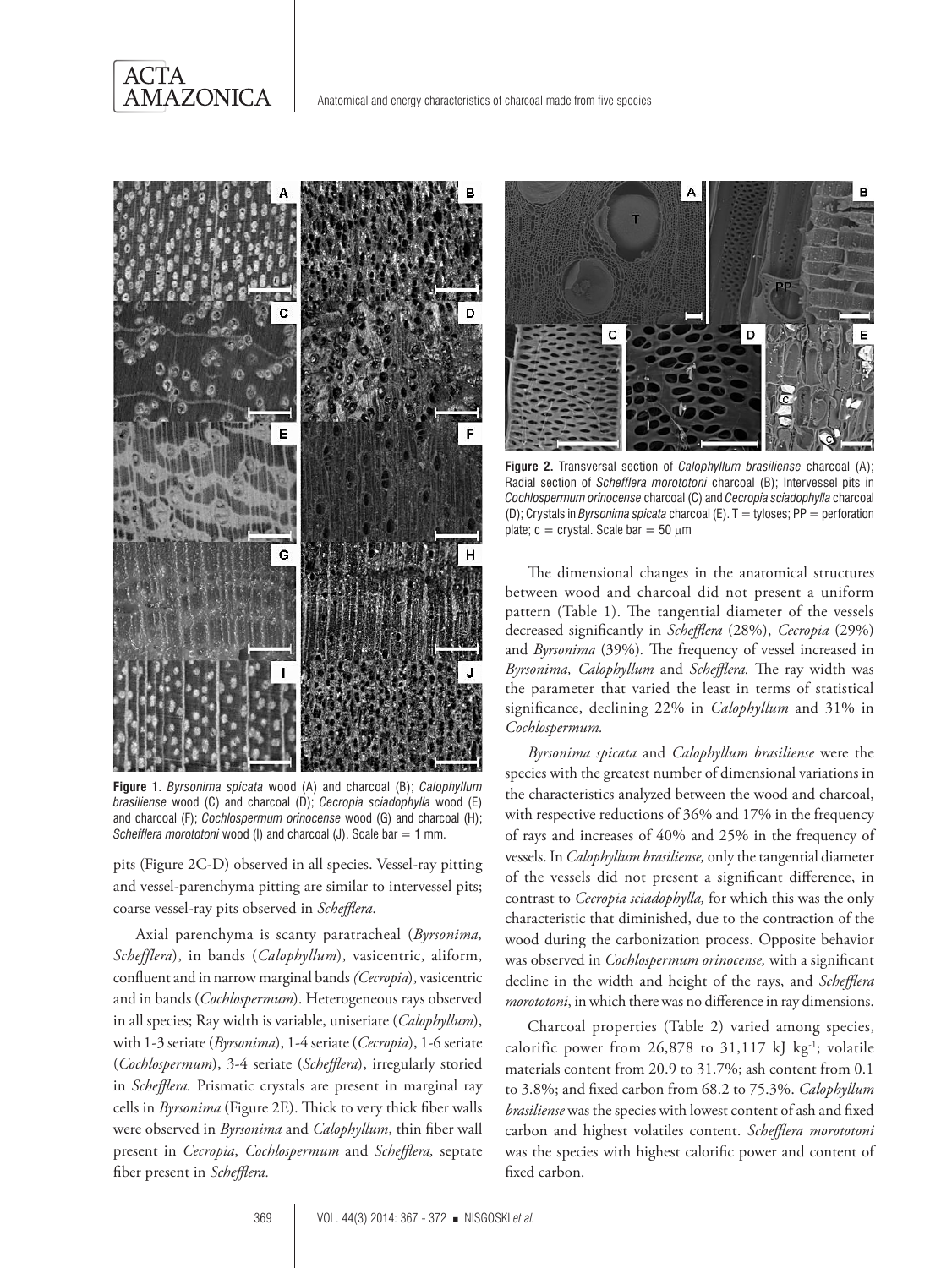| Species                     | Vessel diameter $(\mu m)$ |                  | Vessels mm-2   |                            | Ray height<br>$(\mu m)$ |                   | Ray width<br>$(\mu m)$ |                            | Rays mm <sup>-1</sup> |                           |
|-----------------------------|---------------------------|------------------|----------------|----------------------------|-------------------------|-------------------|------------------------|----------------------------|-----------------------|---------------------------|
|                             | W                         | C                | W              | C                          | W                       | C                 | W                      | C                          | W                     | C                         |
| Byrsonima spicata           | 154.0a<br>(16.8)          | 94.4b<br>(31.0)  | 13.2a<br>(2.3) | 18.1 <sub>b</sub><br>(2.0) | 771.6a<br>(277.4)       | 460.9b<br>(197.6) | 38.0a<br>(14.0)        | 35.9a<br>(13.9)            | 10.9a<br>(1.7)        | 7.4b<br>(1.1)             |
| Calophyllum brasiliense     | 195.2a<br>(33.9)          | 199.2a<br>(56.7) | 5.5a<br>(1.4)  | 6.8 <sub>b</sub><br>(2.3)  | 187.8a<br>(51.3)        | 136.5b<br>(49.1)  | 15.5a<br>(2.8)         | 12.4 <sub>b</sub><br>(2.9) | 6.4a<br>(1.5)         | 5.3 <sub>b</sub><br>(1.8) |
| Cecropia sciadophylla       | 258.1a<br>(48.6)          | 182.7b<br>(52.9) | 2.6a<br>(1.1)  | 2.9a<br>(1.4)              | 569.9a<br>(249.9)       | 496.4a<br>(138.4) | 57.9a<br>(13.4)        | 35.3a<br>(6.2)             | 3.9a<br>(0.8)         | 4.2a(1.5)                 |
| Cochlospermum<br>orinocense | 130.0a<br>(26.9)          | 114.7a<br>(29.0) | 2.3a<br>(1.2)  | 3.0a<br>(1.6)              | 923.6a<br>(275.0)       | 550.8b<br>(326.2) | 99.2a<br>(23.1)        | 67.8b<br>(36.9)            | 5.1a<br>(0.8)         | 4.6a(1.5)                 |
| Schefflera morototoni       | 147.2a<br>(23.0)          | 104.8b<br>(22.0) | 11.0a<br>(2.2) | 14.0b<br>(3.3)             | 576.8a<br>(155.5)       | 691.6a<br>(302.3) | 76.0a<br>(9.1)         | 72.2a<br>(20.8)            | 2.6a<br>(0.6)         | 3.6b(1.1)                 |

**Table 1.** Summary of changes in anatomical characteristics between wood (W) and charcoal (C). Data are given as mean and (standard deviation).

\*Means followed by the same letter in each specie characteristic, do not differ from wood and charcoal by the Tukey test at probability of 5%.

## **DISCUSSION**

In *Calophyllum brasiliense* and *Cecropia sciadophylla,* the opposite structure changes can be explained by the difference in the quantity and distribution of the axial parenchyma cells, wall thickness of the fibers and width of the rays, since *Calophyllum* presents narrow parenchyma bands, medium to thick fiber walls and uniseriate rays, unlike *Cecropia*, which has vasicentric parenchyma, thin wall fibers and from 2 to 4 multiple rays. Observing the wood anatomical structures, *Schefflera morototoni* has septate fibers and irregular ray stratification, characteristics absent in *Cochlospermum orinocense*, besides few parenchyma cells, resulting in statistically significant dimensional variations in opposite characteristics.

The influence of the fiber wall thickness, axial parenchyma cell quantity and distribution and ray width has also been noted by Prior and Gasson (1993), Kim and Hanna (2006), Kwon *et al.* (2009), among others, in reports of variations in function of the carbonization process of various species. An increase in the tangential diameter after carbonization at 400 °C of *Acacia tortilis*, *Ziziphus mucronata* and *Sclerocarya caffra* (Prior and Gasson 1993), and reduction in tangential diameter of the vessels in species from the cerrado (savannah) region of São Paulo (Gonçalves *et al.* 2012), were related to species and production process. A significant increase in the frequency of vessels in *Cedrelinga catenaeformis* and *Enterolobium schomburgkii*; a significant reduction of the vessel diameter in *Enterolobium*; a significant reduction in the ray width of *Cedrelinga*; and a significant increase in ray width of *Enterolobium* can be explained by the quantity of axial parenchyma cells and thickness of the fiber walls (Muñiz *et al.* 2012).

Dimensional variations are related to tangential contraction in volume (Vale *et al*. 2010). Although the carbonization temperature did not substantially modify the basic structure,

there was a reduction of the wall thickness of the axial parenchyma cells and contraction of the mechanical tissues (Lopez Pasquali *et al.* 2002). According to the authors cited above, the fact that the basic original structure is maintained in the solid residues can be attributed mainly to the residual lignin, which is the structural component of wood that degrades the slowest.

The characteristics of the carbonized wood of the species studied here are comparable with the descriptions of noncarbonized wood of these species, without identification of age and origin, found in Richter and Dallwitz (2000), Alves and Angyalossy-Alfonso (2002) and León and Williams (2006). Based on this information, the anatomical structure of the wood samples after carbonization can be used to enable identifying the species.

The charcoal contents of volatiles and ash obtained in the studied species are greater than those of the different eucalyptus species and clones normally used to make charcoal for the steel industry (Oliveira *et al.* 2010; Santos *et al.* 2011; Neves *et al.* 2011) and similar to those of some native species (Silva *et al*. 2007; Protásio *et al.* 2011). The levels of fixed carbon and calorific power are lower than those of eucalyptus species and clones (Oliveira *et al.* 2010; Neves *et al*. 2011; Santos *et al.* 2011) and similar to those of other species from cerrado regions and the Amazon Forest (Vale *et al*. 2001; Silva *et al*. 2007; Protásio *et al*. 2011).

According to Vale *et al.* (2001), the higher the content of fixed carbon and the lower the levels of volatiles and ash, the greater the calorific power of the wood or charcoal will be. For *Schefflera macrocarpa*, the authors found 77.4% fixed carbon; 21.5% volatile material;  $1.05\%$  ash; and 7,741 kcal kg<sup>-1</sup> of upper calorific power. They also observed a weak correlation between basic wood density and charcoal quality of the 12 cerrado species studied, so they did not recommend using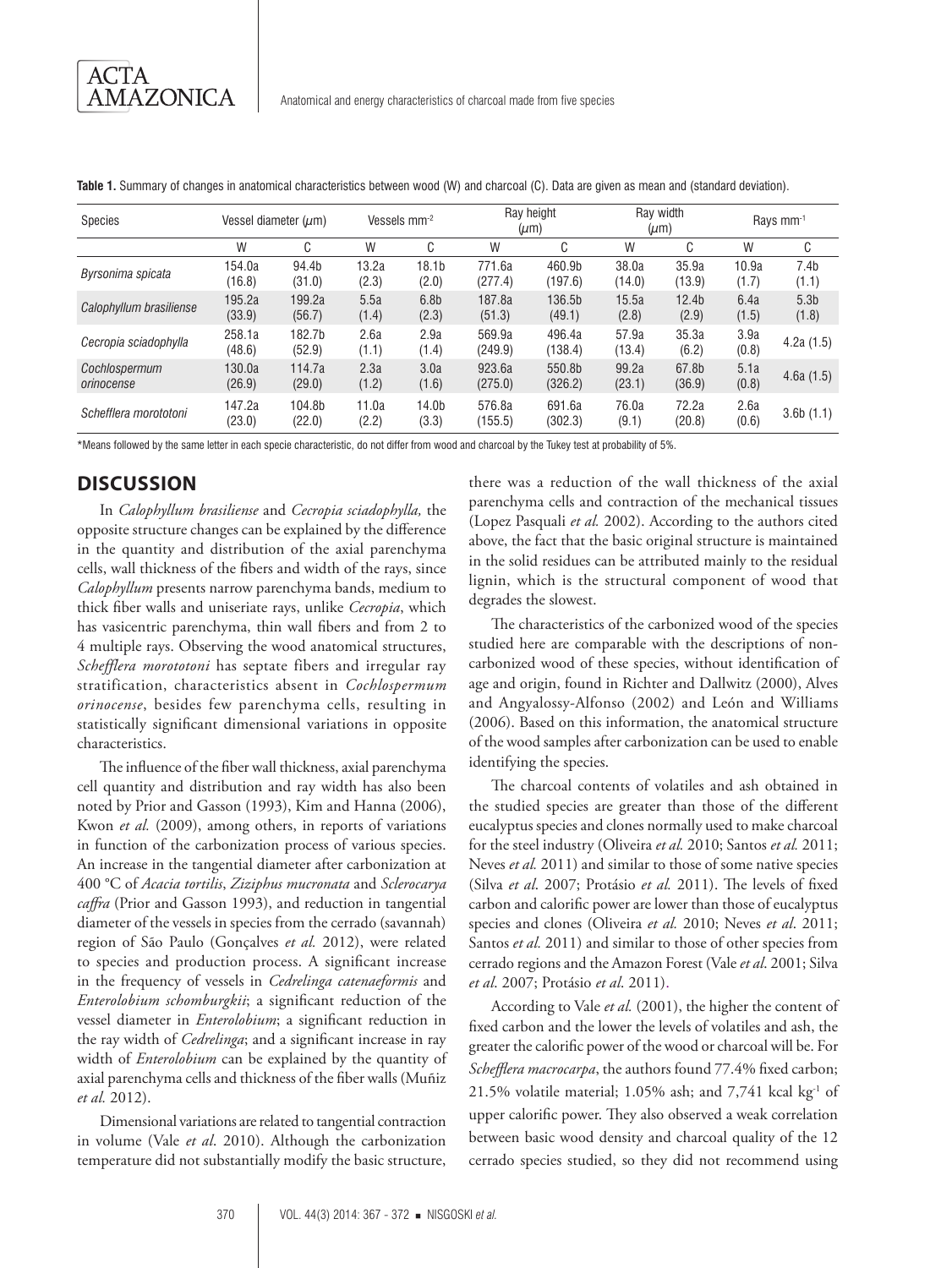

**Table 2.** Charcoal properties.

| Species                  | Moisture (%) | <b>Calorific Power</b><br>$(kJ kg^{-1})$ | <b>Volatiles Compounds</b><br>(%` | Ash<br>(%) | Carbon<br>$(\%)$ |
|--------------------------|--------------|------------------------------------------|-----------------------------------|------------|------------------|
| Byrsonima spicata        | 4.4          | 27.705                                   | 27.9                              |            | 70.8             |
| Calophyllum brasiliense  | 3.1          | 28.657                                   | 31.7                              | 0.1        | 68.2             |
| Cecropia sciadophylla    | 4.2          | 29.212                                   | 20.9                              | 3.8        | 75.3             |
| Cochlospermum orinocense | 4.6          | 26,878                                   | 24.2                              | 3.4        | 72.5             |
| Schefflera morototoni    | 4.5          | 31.117                                   | 22.6                              | 2.0        | 75.3             |

basic density to estimate those variables. A study of the quality of charcoal made from two cerrado species against that made from *Eucalyptus grandis* concluded that the cerrado species carbonized individually were better for production of charcoal than eucalyptus, and that the two cerrado species had similar quality (Vale *et al.* 1996).

Studies have demonstrated that charcoal for making pig iron and steel should have fixed carbon content above 75%, since this content is directly responsible for the specific consumption of the reducer (carbon) and consequently for the production of pig iron. The ash content should be as low as possible, since high levels can cause accumulation of impurities inside solidified metal, causing variations in the physical, chemical and mechanical properties of pig iron (Neves *et al*. 2011).

According to the current regulations issued by the São Paulo state government, which require volatiles content lower than 23.5% for charcoal for household use, only charcoal from the species *Cecropia* and *Schefflera* is acceptable. On the basis of the ash content threshold (lower than 1.5%), *Calophyllum* and *Byrsonima* can be used. In relation to the fixed carbon level, none of the species would be acceptable for either household use (Rosa *et al.* 2012) or for iron and steel making (Neves *et al.* 2011).

#### **CONCLUSION**

Anatomical structures of charcoal can be applied for species identification. The different dimensional changes between the species are the result of the variation of the fiber wall thickness and the arrangement of the axial parenchyma cells. The studied species are not indicated for charcoal production because the level of ash and volatiles are higher than those allowed for charcoal for household use and the calorific power and level of fixed carbon are insufficient for use in the steel industry.

#### **ACKNOWLEDGMENTS**

The authors thanks to Guavira Industrial e Agroflorestal for wood samples, Laboratório de Anatomia e Qualidade da Madeira (LANAQM) from Universidade Federal do Paraná for anatomical analysis and CNPF – Embrapa Florestas for charcoal analysis.

#### **REFERENCES**

- Alves, E.S.; Angyalossy-Alfonso, V. 2002. Ecological trends in the wood anatomy of some Brazilian species. 2. Axial parenchyma, rays and fibres. *Iawa Journal,* 23: 391-418.
- Associação Brasileira de Normas Técnicas. 1983. ABNT NBR 8112: *Carvão vegetal - Análise imediata*. Rio de Janeiro, 5 p.
- Associação Brasileira de Normas Técnicas. 1984. ABNT NBR 8633: *Carvão vegetal - Determinação do poder calorífico - método de ensaio.* Rio de Janeiro, 13 p.
- Gonçalves T.A.P.; Marcati, C.R.; Scheel-Ybert, R. 2012. The effect of carbonization on wood structure of *Dalbergia violaceae, Stryphnodendron polyphyllum*, *Tapirira guianensis*, *Vochysia tucanorum* and *Pouteria torta* from the Brazilian cerrado. *IAWA Journal,* 33: 73-90.
- IAWA. 1989. List of microscopic features for hardwood identification. *IAWA Bulletin,* 10: 219-332.
- Kim, N.H.; Hanna, R.B. 2006. Morphological characteristics of *Quercus variabilis* charcoal prepared at different temperatures. *Wood Science and Technology,* 40: 392-401.
- Kwon, S.M.; Kim, N.H.; Cha, D.S. 2009. An investigation on the transition characteristics of the wood cell walls during carbonization. *Wood Science and Technology,* 43: 487-498.
- León, H.; Williams, J. 2006. Anatomía de la madera de 17 especies de la familia Malpighiaceae Juss. *Acta Científica Venezoelana,*  57: 49-58.
- López Pasquali, E.E.; Wottitz, C.A.; Martinez, R.G.; Herrera, H.A. 2002. Carbonization of "algarrobo negro" (*Prosopis nigra*): a study of its microstructure and main volatile components. *Latin American Applied Research***,** 32: 321-325.
- Moreira, J.M.M.A.P. 2011. Potencial e participação das florestas na matriz energética. *Pesquisa Florestal Brasileira***,** 31: 363-372.
- Muñiz, G.I.B.; Nisgoski, S.; França, R.F.; Schardosin, F.Z. 2012. Anatomia comparativa da madeira e carvão de *Cedrelinga catenaeformis* Ducke e *Enterolobium schomburgkii* Benth. para fins de identificação. *Scientia Forestalis***,** 40: 291-297.